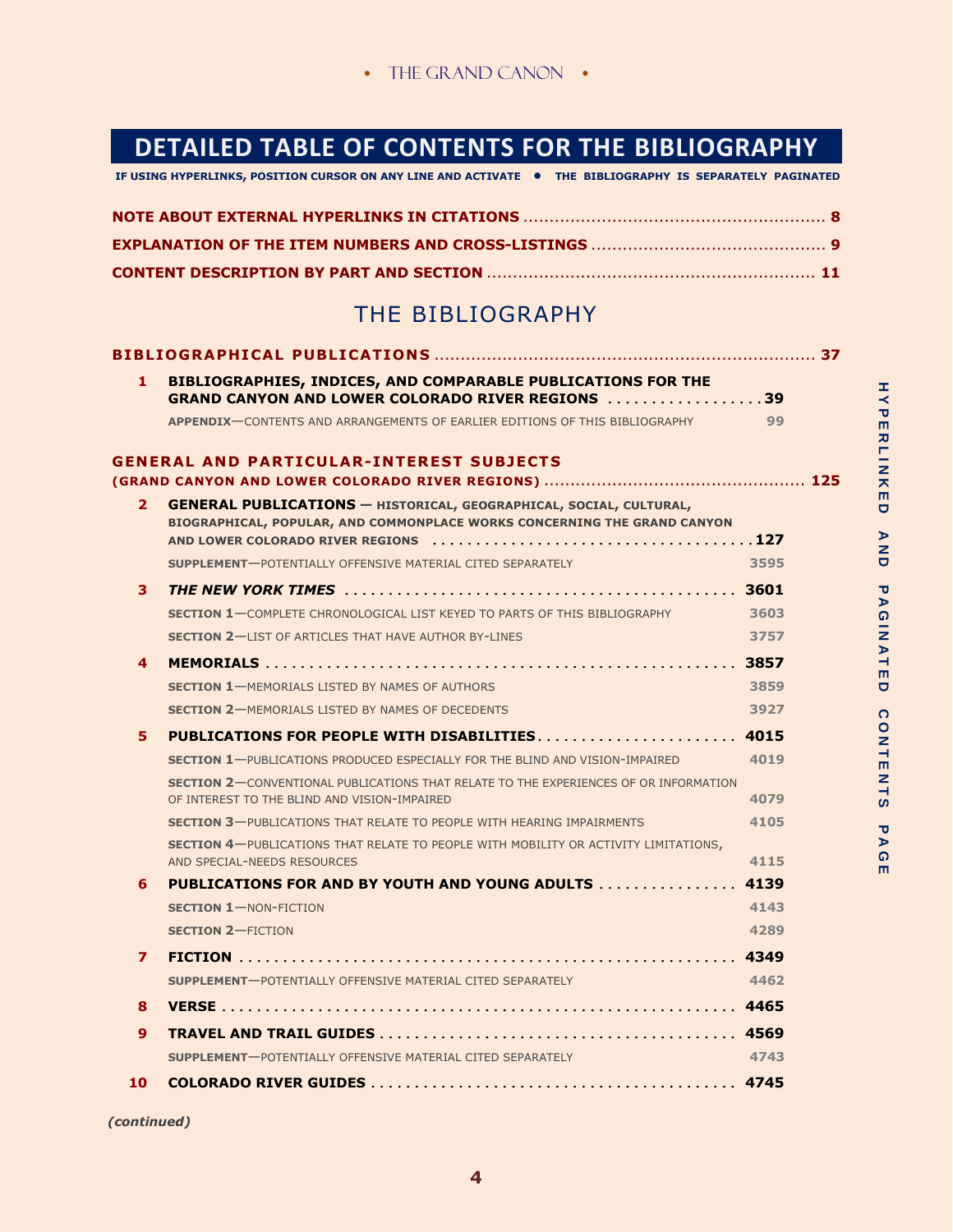## **DETAILED TABLE OF CONTENTS FOR THE BIBLIOGRAPHY** (CONTINUED)

|    | <b>PARTS 11 &amp; 12 SEPARATE-COVERAGE GROUP</b>                                                                                                                                                                                                                                                       |      |
|----|--------------------------------------------------------------------------------------------------------------------------------------------------------------------------------------------------------------------------------------------------------------------------------------------------------|------|
|    | SPECIALIZED MATERIAL ABOUT THE LOWER COLORADO RIVER REGION                                                                                                                                                                                                                                             |      |
|    | REGION OF COVERAGE IS DEFINED ON MAP AT BEGINNING OF GROUP                                                                                                                                                                                                                                             | 4778 |
|    |                                                                                                                                                                                                                                                                                                        |      |
| 11 | ENVIRONMENT, NATURAL HISTORY, AND SPECIAL SCIENTIFIC, TECHNICAL,                                                                                                                                                                                                                                       |      |
|    | OR CULTURAL ISSUES OF THE LOWER COLORADO RIVER REGION 4785                                                                                                                                                                                                                                             |      |
|    | <b>SECTION 1-ENVIRONMENT, ECOLOGY, BIOLOGY, AND PUBLIC HEALTH AND SAFETY</b>                                                                                                                                                                                                                           | 4789 |
|    | <b>SECTION 1A-INDEX OF MAPS OF INTERAGENCY WILDLAND FIRE DISPATCH ZONES</b>                                                                                                                                                                                                                            | 6145 |
|    | <b>SECTION 2-GEOLOGY, PALEONTOLOGY, HYDROLOGY, AND RELATED DISCIPLINES</b>                                                                                                                                                                                                                             | 6149 |
|    | <b>SECTION 2A-SEPARATELY PUBLISHED GEOLOGIC AND SPECIAL MAPS</b>                                                                                                                                                                                                                                       | 7033 |
|    | <b>APPENDIX TO SECTION 2A-GUIDES TO TOPOGRAPHIC QUADRANGLE MAPS OF THE LOWER</b><br>THE LOWER COLORADO RIVER REGION OF THE U.S. AND MEXICO PRODUCED BY THE U.S.<br>GEOLOGICAL SURVEY AND MEXICO'S INSTITUTO NACIONAL DE ESTADÍSTICA Y GEOGRAFÍA<br>AND AS ALSO USED BY THE SERVICIO GEOLÓGICO MEXICANO | 7070 |
|    | <b>SECTION 3-ARCHAEOLOGY, INDIGENOUS CULTURES AND ISSUES, AND CONTEMPORARY</b><br>CULTURAL RESOURCES AND PRESERVATION                                                                                                                                                                                  | 7075 |
|    | <b>SECTION 3A-GENERAL GUIDE TO DOCUMENTATION FOR PLACES IN THE LOWER COLORADO RIVER</b><br>REGION LISTED IN OR NOMINATED TO THE NATIONAL REGISTER OF HISTORIC PLACES AND THE<br>NATIONAL HISTORIC LANDMARK SYSTEM ADMINISTERED BY THE U.S. NATIONAL PARK SERVICE                                       | 7271 |
| 12 | WATER SUPPLY, MANAGEMENT, AND POLICY  7307                                                                                                                                                                                                                                                             |      |
|    | SPECIFIC ZONES OF COVERAGE ARE DEPICTED IN MAP AT BEGINNING OF PART 12                                                                                                                                                                                                                                 | 7310 |
|    | <b>SECTION 1-WATER SUPPLY AND ISSUES OF MANAGEMENT AND POLICY RELATING TO THE</b><br>LOWER COLORADO RIVER, AND ASSOCIATED INFRASTRUCTURAL PROJECTS - WITH EXPANDED<br>COVERAGE TO ACCOMMODATE BASIN-WIDE ISSUES AND UNREALIZED PROJECTS IN LOWER GLEN,<br>MARBLE, AND GRAND CANYONS                    | 7313 |
|    | <b>SECTION 2-ANCILLARY COVERAGE: INFRASTRUCTURAL PROJECTS ALONG THE COLORADO</b><br>RIVER BETWEEN LOWER GLEN CANYON AND MEXICO THAT ARE NOT RELATED TO WATER<br><b>MANAGEMENT FACILITIES</b>                                                                                                           | 8463 |
|    | <b>HUMAN AFFAIRS</b>                                                                                                                                                                                                                                                                                   |      |
|    | 13 ADMINISTRATIVE AND MANAGEMENT ISSUES IN THE GRAND CANYON<br>AND LOWER COLORADO RIVER REGIONS  8541                                                                                                                                                                                                  |      |
|    | 14 SOCIOLOGY, RECREATION, EDUCATION, ECONOMICS, AND RELATED<br>SUBJECTS IN THE GRAND CANYON-LAKE MEAD REGION 9075                                                                                                                                                                                      |      |
|    | 15 HEALTH AND SAFETY IN THE GRAND CANYON-LAKE MEAD REGION  9295                                                                                                                                                                                                                                        |      |
|    | <b>APPENDIX TO PART 15-INDEX OF MAPS OF INTERAGENCY WILDLAND FIRE DISPATCH ZONES</b>                                                                                                                                                                                                                   | 9446 |
|    | <b>16 ARCHAEOLOGY AND CULTURAL RESOURCES IN THE GRAND CANYON</b>                                                                                                                                                                                                                                       |      |
|    | <b>APPENDIX TO PART 16</b> GENERAL GUIDE TO DOCUMENTATION FOR PLACES IN THE GREATER GRAND<br>CANYON REGION LISTED IN OR NOMINATED TO THE NATIONAL REGISTER OF HISTORIC PLACES AND THE<br>HISTORIC LANDMARK SYSTEM ADMINISTERED BY THE U.S. NATIONAL PARK SERVICE                                       | 9613 |
|    |                                                                                                                                                                                                                                                                                                        |      |
|    | 17 NATIVE AMERICANS IN THE GRAND CANYON REGION 9667<br>APPENDIX TO PART 17-The Weekly Supai News and The Supai News (1957-1959) 10,034                                                                                                                                                                 |      |
|    |                                                                                                                                                                                                                                                                                                        |      |

**5** LOWER COLORADO RIVER REGIONS. See new notes that accompany these appendices and in PART 25. **\*** Darker-shaded units are now incorporated in Volume 2, CARTOBIBLIOGRAPHY OF THE GRAND CANYON AND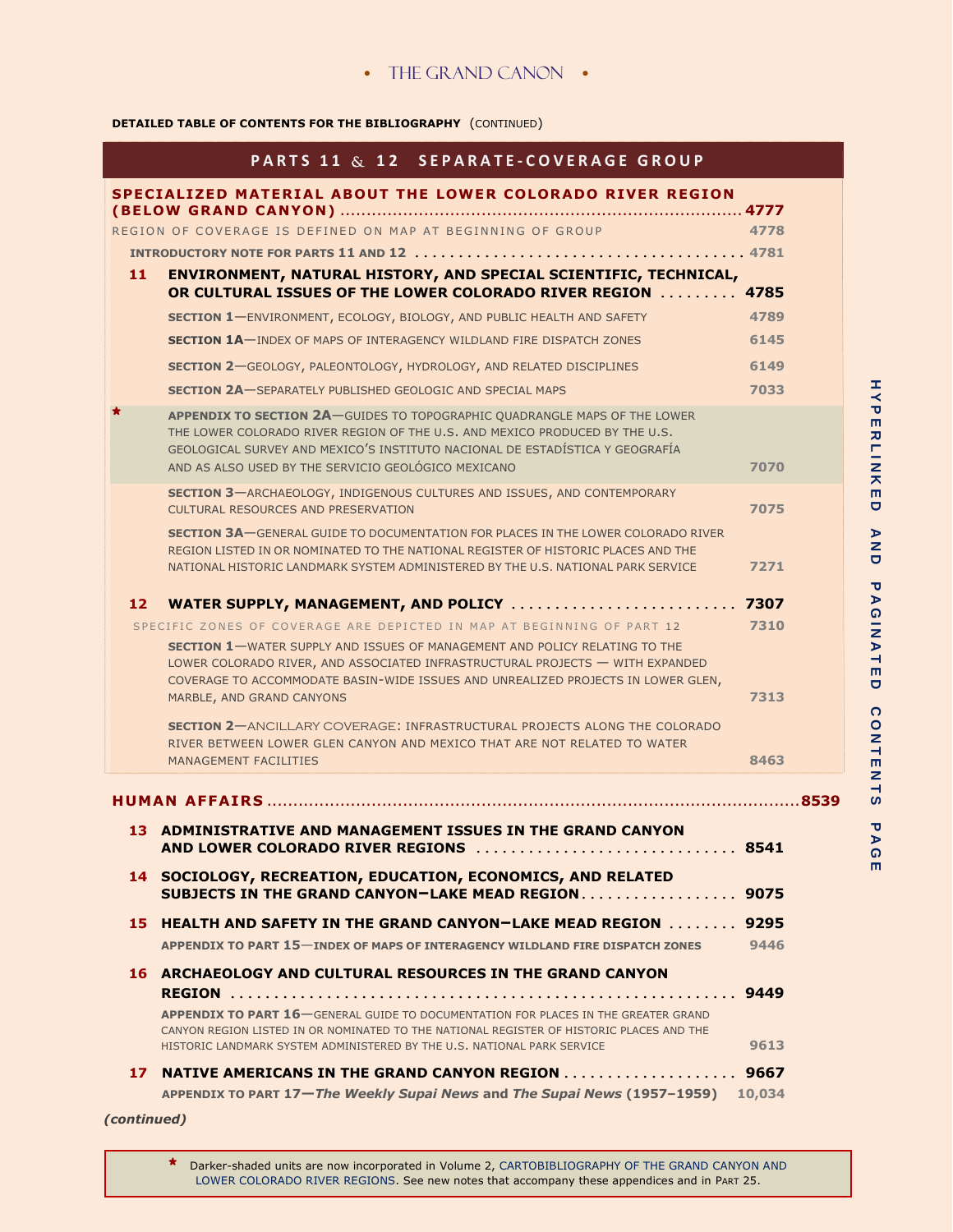\_\_\_\_\_\_\_\_\_\_\_\_\_\_\_\_\_\_\_\_\_\_\_\_\_\_\_\_\_\_\_\_\_\_\_\_\_\_\_\_\_\_\_\_\_\_\_\_\_\_\_\_\_\_\_\_\_\_\_\_\_\_\_\_\_\_\_\_\_\_\_\_\_\_\_\_\_\_\_\_\_\_\_\_\_\_\_\_\_\_\_\_

## **DETAILED TABLE OF CONTENTS FOR THE BIBLIOGRAPHY** (CONTINUED)

|        | ENVIRONMENTAL, BIOLOGICAL AND GEOLOGICAL SCIENCES  10,071                                                                                                |        |
|--------|----------------------------------------------------------------------------------------------------------------------------------------------------------|--------|
|        | 18 PHYSICAL ENVIRONMENT OF THE GRAND CANYON AND THE SOUTHWEST                                                                                            |        |
|        | 19 BIOLOGY AND ECOLOGY OF THE GRAND CANYON REGION  10,359                                                                                                |        |
| 20.    | GCES-GLEN CANYON ENVIRONMENTAL STUDIES PROGRAM  11,151                                                                                                   |        |
| 21     | <b>GEOLOGY AND PALEONTOLOGY OF THE GRAND CANYON REGION 11,175</b>                                                                                        |        |
| 22     | <b>HYDRAULICS AND HYDROGEOLOGY OF THE COLORADO RIVER IN LOWER</b><br>GLEN, MARBLE, AND GRAND CANYONS  12,183                                             |        |
|        | 23 GEOLOGICAL FIELD GUIDES IN THE GRAND CANYON REGION  12,335                                                                                            |        |
|        | 24 GEOLOGIC AND SPECIAL TOPOGRAPHIC MAPS IN THE GRAND CANYON                                                                                             |        |
|        | APPENDIX TO PART 24-GUIDES TO QUADRANGLES FOR TOPOGRAPHIC AND GEOLOGIC MAPS<br>IN THE GREATER GRAND CANYON REGION PRODUCED BY THE U.S. GEOLOGICAL SURVEY | 12,431 |
|        |                                                                                                                                                          |        |
| $*$ 25 |                                                                                                                                                          |        |
|        | <b>GENERAL INFORMATION</b>                                                                                                                               | 12,439 |
|        | <b>INTRODUCTION</b>                                                                                                                                      | 12,443 |
|        | 26 AUDIO-VISUAL WORKS AND PHOTOGRAPHIC PUBLICATIONS ON THE<br><b>GRAND CANYON AND LOWER COLORADO RIVER REGIONS  12,455</b>                               |        |
|        | <b>SUPPLEMENT-POTENTIALLY OFFENSIVE MATERIAL CITED SEPARATELY</b>                                                                                        | 12,555 |
|        | <b>APPENDICES TO PART 26-GENERAL GUIDES TO 3-D PHOTOGRAPHIC PUBLICATIONS</b>                                                                             | 12,557 |
|        | APPENDIX 1-GENERAL GUIDE TO COMMERCIALLY PRODUCED 3-D TRANSPARENCY PRODUCTS<br>APPENDIX 2-GENERAL GUIDE TO COMMERCIALLY AND GOVERNMENTALLY PRODUCED      | 12,559 |
|        | <b>STEREOGRAPHS</b>                                                                                                                                      | 12,573 |
|        | INFORMATIONAL ADDENDUM TO THE APPENDICES-3-DIMENSIONAL PRODUCTIONS OTHER<br>THAN TRANSPARENCY PRODUCTS OR STEREOGRAPHS                                   | 12,609 |
|        | 27 AUDIO WORKS AND MUSICAL SCORES ON THE GRAND CANYON AND                                                                                                |        |
|        |                                                                                                                                                          |        |
|        | APPENDIX-MUSICAL SCORES                                                                                                                                  | 12,651 |
|        | 28 SEPARATE IMAGERY IN THE GRAND CANYON AND LOWER COLORADO                                                                                               |        |
|        | <b>SUPPLEMENT-POTENTIALLY OFFENSIVE MATERIAL CITED SEPARATELY</b>                                                                                        | 12,816 |
|        | 29 COMPUTER AND INTERACTIVE MEDIA ON THE GRAND CANYON AND                                                                                                |        |

*(continued)*

**\*** Darker-shaded units are now incorporated in Volume 2, CARTOBIBLIOGRAPHY OF THE GRAND CANYON AND LOWER COLORADO RIVER REGIONS. See new notes that accompany these appendices and in PART 25.